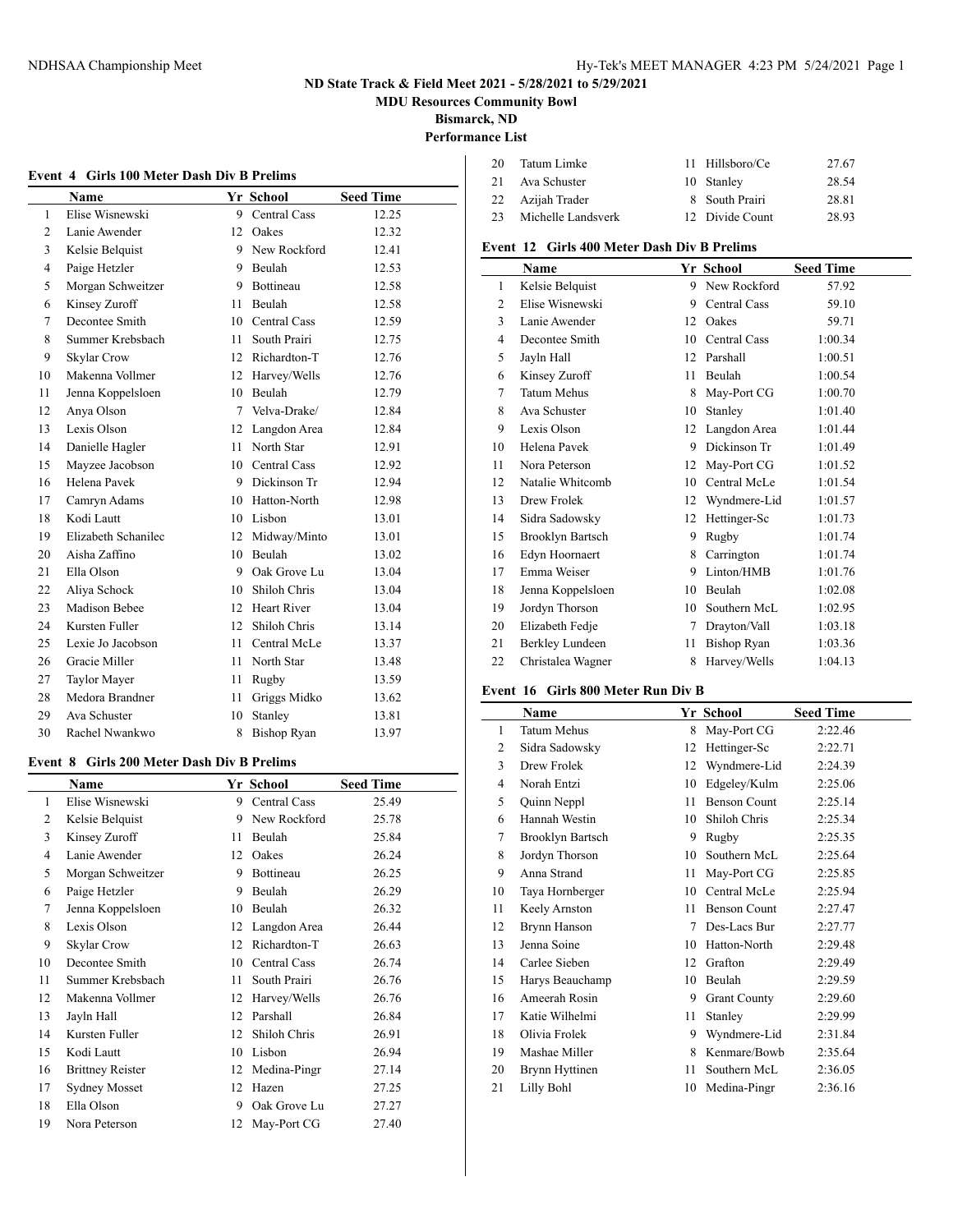**MDU Resources Community Bowl**

**Bismarck, ND**

## **Performance List**

| 21 | Jada Erie         | 11 Dickinson Tr | 12:51.80 |
|----|-------------------|-----------------|----------|
| 22 | Emma Wheeling     | 10 New Town     | 13:04.63 |
| 23 | Kenadie Pazdernik | 8 Carrington    | 13:23.13 |
| 24 | Baylee Lura       | 10 Carrington   | 13:31.33 |
|    |                   |                 |          |

## **Event 26 Girls 100 Meter Hurdles Div B Prelims**

|                | Name               |    | Yr School           | <b>Seed Time</b> |
|----------------|--------------------|----|---------------------|------------------|
| 1              | Dedra Wood         | 9  | Shiloh Chris        | 15.95            |
| $\overline{2}$ | Kyra Haecherl      | 9  | Lisbon              | 16.24            |
| 3              | Karli Klein        | 10 | Garrison            | 16.36            |
| 4              | Ashley Martodam    | 8  | Rugby               | 16.36            |
| 5              | Jenna Koppelsloen  | 10 | Beulah              | 16.36            |
| 6              | Zoey Heid          | 10 | <b>Grant County</b> | 16.44            |
| 7              | Haley Wolsky       | 10 | Carrington          | 16.50            |
| 8              | Emma Muggli        | 10 | Oakes               | 16.51            |
| 9              | MaryJane Mayer     | 11 | Mott/Regent-        | 16.64            |
| 10             | Paige Erhardt      | 12 | Hazen               | 16.72            |
| 11             | Rebekah Wells      | 11 | Langdon Area        | 16.84            |
| 12             | Kathryn Bradner    | 10 | May-Port CG         | 17.01            |
| 13             | Esmeralda Madrigal | 12 | <b>Bowman Count</b> | 17.14            |
| 14             | Marlee Hetletved   | 11 | Langdon Area        | 17.19            |
| 15             | Anna Clements      | 12 | Rugby               | 17.22            |
| 16             | Paige Priewe       | 12 | Central Cass        | 17.28            |
| 17             | Katie Mack         | 11 | Velva-Drake/        | 17.49            |
| 18             | Macey Moore        | 10 | Des-Lacs Bur        | 17.59            |
| 19             | MaKayla Allmaras   | 9  | Northern Cas        | 17.64            |
| 20             | Maggie Hauk        | 10 | Trenton             | 17.79            |

#### **Event 32 Girls 300 Meter Hurdles Div B Prelims**

|                | Name                    |    | Yr School           | <b>Seed Time</b> |
|----------------|-------------------------|----|---------------------|------------------|
| 1              | Kelsie Belquist         | 9  | New Rockford        | 44.61            |
| $\overline{2}$ | Lexis Olson             | 12 | Langdon Area        | 47.10            |
| 3              | Emma Muggli             | 10 | Oakes               | 47.55            |
| 4              | Zoey Heid               | 10 | <b>Grant County</b> | 47.91            |
| 5              | Ashley Martodam         | 8  | Rugby               | 48.09            |
| 6              | Dedra Wood              | 9  | Shiloh Chris        | 48.28            |
| 7              | Sophia Headley          | 8  | Bowman Count        | 48.47            |
| 8              | Paige Erhardt           | 12 | Hazen               | 48.48            |
| 9              | Hannah Frank            | 10 | Mott/Regent-        | 48.59            |
| 10             | Esmeralda Madrigal      | 12 | Bowman Count        | 48.65            |
| 11             | Anna Berg               | 11 | Kindred             | 48.65            |
| 12             | Karli Klein             | 10 | Garrison            | 48.74            |
| 13             | <b>Brittney Reister</b> | 12 | Medina-Pingr        | 49.22            |
| 14             | Kathryn Bradner         | 10 | May-Port CG         | 49.36            |
| 15             | Elizabeth Fedje         | 7  | Drayton/Vall        | 49.72            |
| 16             | Mya Schroeder           | 10 | Carrington          | 49.85            |
| 17             | <b>Berkley Lundeen</b>  | 11 | Bishop Ryan         | 50.14            |
| 18             | Molly Musland           | 11 | LaMoure/Lite        | 50.34            |
| 19             | Alexis Fike             | 11 | Harvey/Wells        | 51.27            |
| 20             | Azijah Trader           | 8  | South Prairi        | 51.33            |
| 21             | Larissa Arnold          | 10 | Harvey/Wells        | 51.46            |

#### **Event 36 Girls 4x100 Meter Relay Div B Prelims**

| eam   | elav | <b>Seed Time</b> |  |
|-------|------|------------------|--|
| وابره |      |                  |  |

## **Event 20 Girls 1600 Meter Run Div B**

|    | Name                    |              | Yr School           | <b>Seed Time</b> |
|----|-------------------------|--------------|---------------------|------------------|
| 1  | Dreah Frolek            | 11           | Wyndmere-Lid        | 5:21.14          |
| 2  | Hannah Westin           | 10           | Shiloh Chris        | 5:21.57          |
| 3  | Jenna Soine             | 10           | Hatton-North        | 5:25.87          |
| 4  | Keely Arnston           | 11           | <b>Benson Count</b> | 5:26.31          |
| 5  | Ellen Gregoire          |              | 12 Larimore         | 5:27.61          |
| 6  | Anna Strand             | 11           | May-Port CG         | 5:28.61          |
| 7  | <b>Brooklyn Bartsch</b> | 9            | Rugby               | 5:29.42          |
| 8  | Jordyn Thorson          | 10           | Southern McL        | 5:30.62          |
| 9  | Sidra Sadowsky          | $12^{\circ}$ | Hettinger-Sc        | 5:31.14          |
| 10 | Brynn Hanson            | 7            | Des-Lacs Bur        | 5:31.27          |
| 11 | Maycie Talbott          | 7            | South Prairi        | 5:31.84          |
| 12 | Peyton Gette            | 9            | Kindred             | 5:32.27          |
| 13 | Carlee Sieben           | 12           | Grafton             | 5:32.41          |
| 14 | Annika Stroh            | 9            | Sargent Coun        | 5:32.76          |
| 15 | Madison Lauf            | 11           | Des-Lacs Bur        | 5:33.29          |
| 16 | Ally Goodmanson         | 9            | Kindred             | 5:34.33          |
| 17 | Abby Hardersen          | 8            | Killdeer            | 5:34.69          |
| 18 | Hannah Senechal         | 7            | Rugby               | 5:34.73          |
| 19 | Drew Frolek             |              | 12 Wyndmere-Lid     | 5:34.83          |
| 20 | Norah Entzi             | 10           | Edgeley/Kulm        | 5:35.14          |
| 21 | Quinn Neppl             | 11           | <b>Benson Count</b> | 5:35.57          |
| 22 | Olivia Frolek           | 9            | Wyndmere-Lid        | 5:36.30          |
| 23 | Madison Johnson         | 9            | Carrington          | 5:37.74          |
| 24 | Kari Patterson          | 8            | Southern McL        | 5:38.77          |
| 25 | Mallory Alfson          | 9            | Hillsboro/Ce        | 5:46.22          |
| 26 | Grace Ray               | 7            | Grafton             | 5:46.31          |
| 27 | Emma Wheeling           | 10           | New Town            | 5:48.06          |
| 28 | Lexi Huntimer           | 9            | Beulah              | 5:53.26          |
| 29 | Mya Meyer               | 10           | <b>Grant County</b> | 5:55.07          |

#### **Event 24 Girls 3200 Meter Run Div B**

|    | Name                    |    | Yr School           | <b>Seed Time</b> |
|----|-------------------------|----|---------------------|------------------|
| 1  | Ellen Gregoire          | 12 | Larimore            | 11:17.01         |
| 2  | Jenna Soine             | 10 | Hatton-North        | 11:34.38         |
| 3  | Keely Arnston           | 11 | <b>Benson Count</b> | 11:44.44         |
| 4  | Hannah Westin           | 10 | Shiloh Chris        | 11:50.69         |
| 5  | Peyton Gette            | 9  | Kindred             | 12:00.68         |
| 6  | <b>Brooklyn Bartsch</b> | 9  | Rugby               | 12:02.21         |
| 7  | Dreah Frolek            | 11 | Wyndmere-Lid        | 12:06.06         |
| 8  | Ally Goodmanson         | 9  | Kindred             | 12:10.06         |
| 9  | Brynn Hanson            | 7  | Des-Lacs Bur        | 12:13.11         |
| 10 | Carlee Sieben           | 12 | Grafton             | 12:13.70         |
| 11 | Maycie Talbott          | 7  | South Prairi        | 12:14.14         |
| 12 | Amelia Shepard          | 9  | Rugby               | 12:16.76         |
| 13 | Chloe Heinz             | 12 | New Rockford        | 12:28.22         |
| 14 | Paige Goodsell          | 11 | Midway/Minto        | 12:35.27         |
| 15 | Annika Stroh            | 9  | Sargent Coun        | 12:41.29         |
| 16 | Hannah Senechal         | 7  | Rugby               | 12:45.02         |
| 17 | Emery Holland           | 8  | Central Cass        | 12:46.82         |
| 18 | Kari Patterson          | 8  | Southern McL        | 12:48.74         |
| 19 | <b>Ruby Nasset</b>      | 7  | Mott/Regent-        | 12:49.90         |
| 20 | Sophie Olsonawski       | 9  | Mott/Regent-        | 12:51.44         |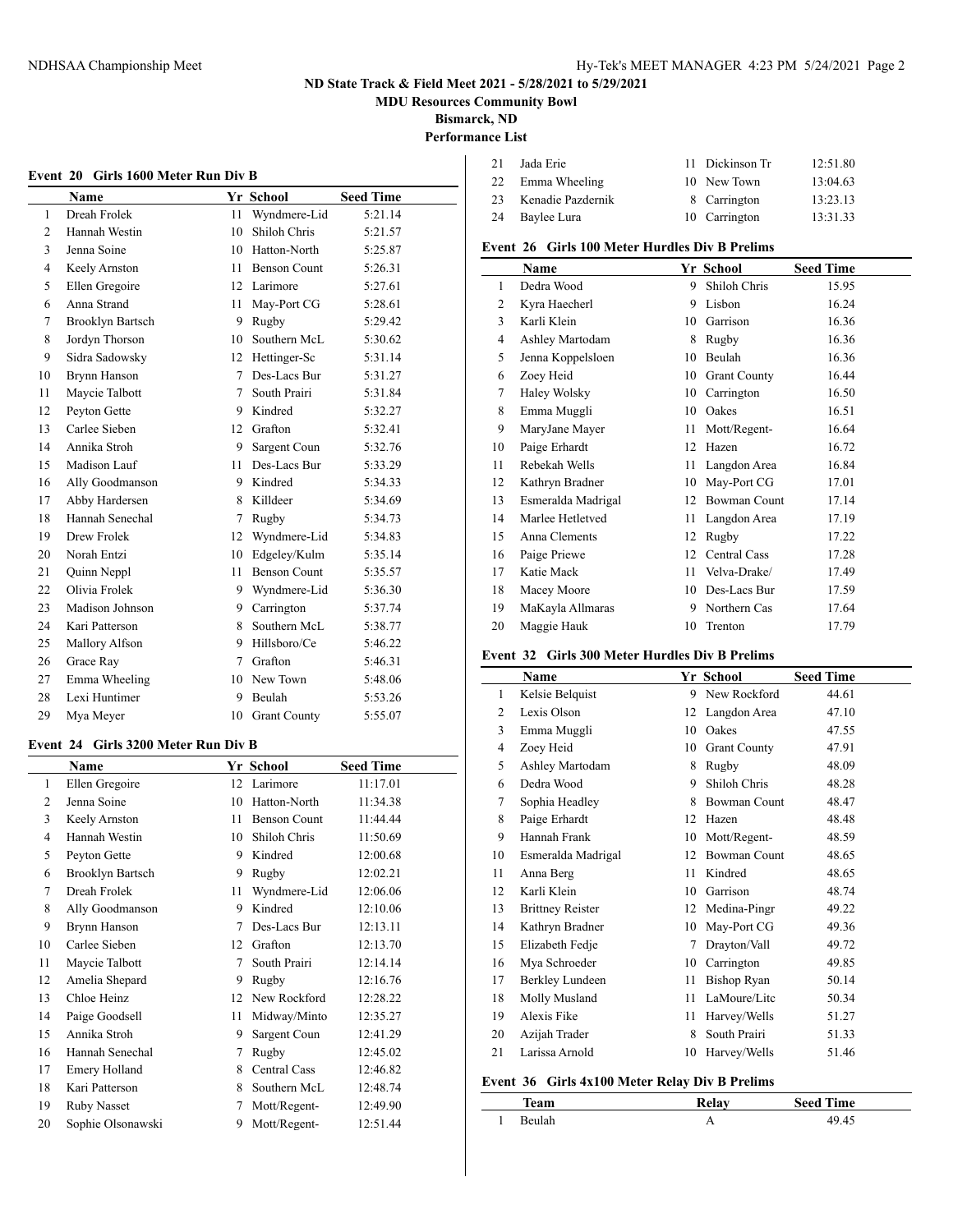**MDU Resources Community Bowl**

**Bismarck, ND Performance List**

## **Event 36 ...(Girls 4x100 Meter Relay Div B Prelims)**

|    | <b>Team</b>        | Relay | <b>Seed Time</b> |  |
|----|--------------------|-------|------------------|--|
| 2  | Central Cass       | A     | 51.21            |  |
| 3  | May-Port CG        | A     | 51.44            |  |
| 4  | Lisbon             | A     | 51.72            |  |
| 5  | Bottineau          | A     | 52.00            |  |
| 6  | Shiloh Chris       | A     | 52.15            |  |
| 7  | Dickinson Tr       | A     | 52.16            |  |
| 8  | Hazen              | A     | 52.20            |  |
| 9  | Northern Cas       | A     | 52.25            |  |
| 10 | Kindred            | A     | 52.45            |  |
| 11 | Midway/Minto       | A     | 52.62            |  |
| 12 | Hillsboro/Ce       | A     | 52.69            |  |
| 13 | Harvey/Wells       | A     | 52.72            |  |
| 14 | Velva-Drake/       | A     | 52.72            |  |
| 15 | Central McLe       | A     | 52.74            |  |
| 16 | Carrington         | А     | 52.74            |  |
| 17 | Rugby              | A     | 53.03            |  |
| 18 | Bowman Count       | A     | 53.18            |  |
| 19 | <b>Bishop Ryan</b> | A     | 53.78            |  |
| 20 | Hettinger-Sc       | A     | 53.85            |  |
| 21 | Mohall-Lansf       | А     | 55.24            |  |
| 22 | Garrison           | A     | 56.03            |  |

#### **Event 40 Girls 4x200 Meter Relay Div B Prelims**

|    | <b>Team</b>         | Relay        | <b>Seed Time</b> |
|----|---------------------|--------------|------------------|
| 1  | Beulah              | A            | 1:43.53          |
| 2  | Bottineau           | A            | 1:48.33          |
| 3  | <b>Central Cass</b> | A            | 1:48.37          |
| 4  | Lisbon              | A            | 1:48.93          |
| 5  | May-Port CG         | A            | 1:49.06          |
| 6  | Harvey/Wells        | A            | 1:50.24          |
| 7  | Midway/Minto        | A            | 1:50.51          |
| 8  | Northern Cas        | A            | 1:50.68          |
| 9  | Central McLe        | A            | 1:50.74          |
| 10 | Velva-Drake/        | A            | 1:50.83          |
| 11 | Rugby               | A            | 1:50.86          |
| 12 | <b>Bowman Count</b> | A            | 1:51.23          |
| 13 | Kindred             | A            | 1:51.24          |
| 14 | Oakes               | A            | 1:51.25          |
| 15 | Linton/HMB          | A            | 1:51.28          |
| 16 | Hazen               | A            | 1:51.28          |
| 17 | Shiloh Chris        | A            | 1:51.31          |
| 18 | Dickinson Tr        | A            | 1:51.32          |
| 19 | <b>Benson Count</b> | A            | 1:51.54          |
| 20 | Carrington          | $\mathsf{A}$ | 1:51.81          |
| 21 | Hatton-North        | A            | 1:52.07          |
| 22 | <b>Bishop Ryan</b>  | A            | 1:52.78          |
| 23 | Killdeer            | A            | 1:53.74          |
| 24 | Mohall-Lansf        | A            | 1:57.91          |
| 25 | Parshall            | A            | 1:59.20          |

## **Event 44 Girls 4x400 Meter Relay Div B**

| <b>AAM</b> | تعملها | <b>Seed Time</b> |
|------------|--------|------------------|
|            |        |                  |

| $\overline{2}$ | Central Cass        | A | 4:12.14 |
|----------------|---------------------|---|---------|
| 3              | May-Port CG         | A | 4:13.84 |
| 4              | Oakes               | A | 4:13.98 |
| 5              | Shiloh Chris        | A | 4:14.34 |
| 6              | Central McLe        | A | 4:15.74 |
| 7              | Carrington          | A | 4:15.88 |
| 8              | Kindred             | A | 4:19.08 |
| 9              | <b>Bowman Count</b> | A | 4:19.22 |
| 10             | Dickinson Tr        | A | 4:19.58 |
| 11             | Hillsboro/Ce        | A | 4:20.16 |
| 12             | Linton/HMB          | A | 4:20.42 |
| 13             | <b>Grant County</b> | A | 4:20.72 |
| 14             | Wyndmere-Lid        | A | 4:20.81 |
| 15             | Harvey/Wells        | A | 4:20.92 |
| 16             | Thompson            | A | 4:21.49 |
| 17             | Rugby               | A | 4:21.63 |
| 18             | Bottineau           | A | 4:22.51 |
| 19             | Stanley             | A | 4:29.02 |
| 20             | Williams Cou        | A | 4:29.98 |
| 21             | Des-Lacs Bur        | A | 4:31.93 |
|                |                     |   |         |

#### **Event 48 Girls 4x800 Meter Relay Div B**

|    | Team                | Relay | <b>Seed Time</b> |
|----|---------------------|-------|------------------|
| 1  | <b>Benson Count</b> | А     | 10:04.57         |
| 2  | May-Port CG         | A     | 10:06.33         |
| 3  | Rugby               | A     | 10:12.37         |
| 4  | Wyndmere-Lid        | A     | 10:12.73         |
| 5  | Hillsboro/Ce        | A     | 10:16.09         |
| 6  | Carrington          | A     | 10:16.28         |
| 7  | Southern McL        | A     | 10:17.04         |
| 8  | Stanley             | A     | 10:17.92         |
| 9  | Grafton             | A     | 10:21.11         |
| 10 | Thompson            | A     | 10:22.24         |
| 11 | Hettinger-Sc        | A     | 10:36.57         |
| 12 | Central McLe        | A     | 10:37.87         |
| 13 | Mott/Regent-        | A     | 10:40.77         |
| 14 | <b>Bowman Count</b> | A     | 10:41.94         |
| 15 | Kenmare/Bowb        | A     | 10:42.36         |
| 16 | Kindred             | A     | 10:54.07         |
| 17 | Lisbon              | A     | 10:56.56         |
| 18 | Oakes               | A     | 11:00.31         |
| 19 | Harvey/Wells        | A     | 11:09.61         |
| 20 | Des-Lacs Bur        | А     | 11:12.77         |

## **Event 52 Girls High Jump Div B**

|   | Name            |     | Yr School           | <b>Seed Mark</b> |
|---|-----------------|-----|---------------------|------------------|
|   | Alexis Busch    |     | 12 Wyndmere-Lid     | 5-02.00          |
| 2 | Paige Erhardt   | 12. | Hazen               | 5-01.00          |
| 3 | Jenna Larson    | 11  | Griggs Midko        | 5-01.00          |
| 4 | Janikka Miller  | 10  | Rugby               | 5-01.00          |
| 5 | Allison Undlin  | 10  | Mohall-Lansf        | 5-01.00          |
| 6 | Hannah Hagel    |     | 12 Carrington       | 5-01.00          |
| 7 | Avrie Nohava    | 10  | <b>Bowman Count</b> | 5-01.00          |
| 8 | Genevieve Gruba | 10  | Enderlin/Map        | 5-01.00          |
| 9 | Klaire Cotton   | 10  | Central Cass        | $5-01.00$        |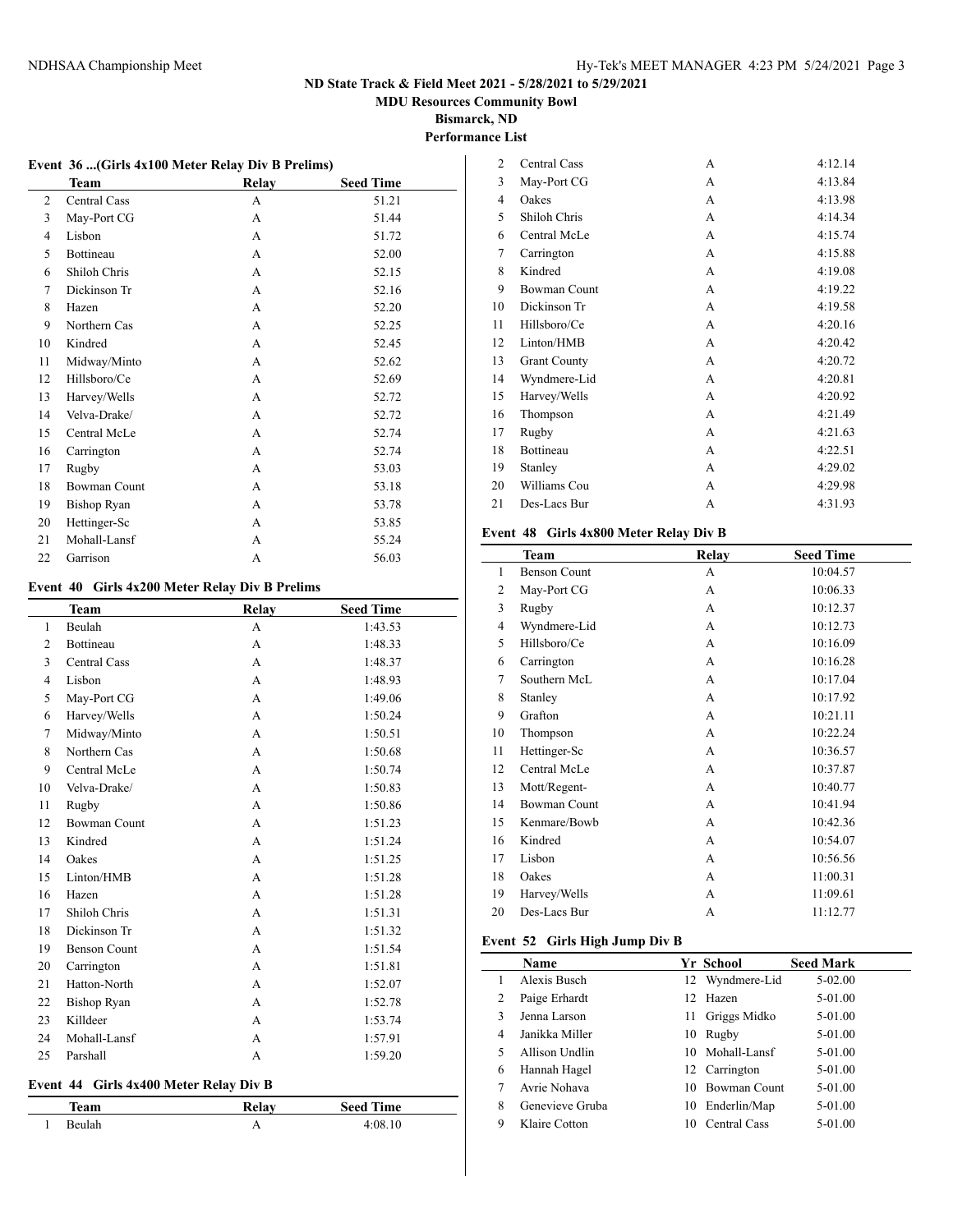**MDU Resources Community Bowl**

**Bismarck, ND**

**Performance List**

## **Event 52 ...(Girls High Jump Div B)**

|    | Name             |    | Yr School       | <b>Seed Mark</b> |
|----|------------------|----|-----------------|------------------|
| 10 | Megan Misson     | 9  | Pembina Coun    | $4 - 11.00$      |
| 11 | Elaine Martinez  |    | 12 Pembina Coun | $4 - 11.00$      |
| 12 | Lacie Deplazes   | 8  | Rugby           | $4 - 11.00$      |
| 13 | Delaney Cotton   | 10 | Central Cass    | $4 - 11.00$      |
| 14 | Harys Beauchamp  | 10 | Beulah          | $4 - 11.00$      |
| 15 | Kennedy Harter   | 10 | Kidder Count    | $4 - 11.00$      |
| 16 | Grace Kelly      | 11 | Shiloh Chris    | $4 - 09.00$      |
| 17 | Anna Nasset      | 9  | Mott/Regent-    | $4 - 09.00$      |
| 18 | Dedra Wood       | 9  | Shiloh Chris    | $4 - 09.00$      |
| 19 | Kaylin Slivoskey | 9  | Ellendale       | $4 - 09.00$      |
| 20 | Anne Stroklund   | 8  | Kenmare/Bowb    | $4 - 09.00$      |
| 21 | Mariah Jenkins   | 12 | Divide Count    | 4-07.00          |
| 22 | Morgan Casavant  | 9  | Rolette/Wolf    | $4 - 05.00$      |

## **Event 56 Girls Long Jump Div B**

|              | Name                   |    | <b>Yr School</b>    | <b>Seed Mark</b> |
|--------------|------------------------|----|---------------------|------------------|
| $\mathbf{1}$ | Skylar Crow            | 12 | Richardton-T        | 18-04.00         |
| 2            | Abby Cox               | 11 | Oakes               | 17-10.00         |
| 3            | Elise Wisnewski        | 9  | Central Cass        | 17-10.00         |
| 4            | Ellie Powell           | 10 | <b>Bowman Count</b> | 17-09.50         |
| 5            | Makenna Vollmer        | 12 | Harvey/Wells        | 17-08.50         |
| 6            | Kinsey Zuroff          | 11 | Beulah              | 17-07.00         |
| 7            | Kelsie Belquist        | 9  | New Rockford        | 17-04.00         |
| 8            | Cora Badding           | 9  | Langdon Area        | 17-03.00         |
| 9            | Kennedy Harter         | 10 | Kidder Count        | 17-02.50         |
| 10           | Jenna Koppelsloen      | 10 | Beulah              | 17-02.00         |
| 11           | Ally Walcker           | 11 | Beulah              | 17-00.00         |
| 12           | Hailey Quam            | 10 | Southern McL        | 16-08.50         |
| 13           | Kendra Cavett          | 11 | Lisbon              | 16-08.50         |
| 14           | Decontee Smith         | 10 | <b>Central Cass</b> | 16-08.00         |
| 15           | Nora Peterson          | 12 | May-Port CG         | 16-06.00         |
| 16           | Mayzee Jacobson        | 10 | Central Cass        | 16-06.00         |
| 17           | Sophia Headley         | 8  | <b>Bowman Count</b> | 16-05.50         |
| 18           | Abby Talkington        | 9  | <b>Heart River</b>  | 16-05.25         |
| 19           | Grace Johnson          | 12 | Park River/F        | 16-04.50         |
| 20           | Ashley Martodam        | 8  | Rugby               | 16-03.00         |
| 21           | Danielle Hagler        | 11 | North Star          | 16-03.00         |
| 22           | Brooklyn Fuller        | 8  | Shiloh Chris        | 16-01.00         |
| 23           | Berkley Lundeen        | 11 | <b>Bishop Ryan</b>  | 15-02.75         |
| 24           | <b>Elaine Martinez</b> | 12 | Pembina Coun        | 15-02.75         |
| 25           | Faith Johnson          | 12 | Divide Count        | 14-11.50         |
| 26           | Addie Norgaard         | 12 | Williams Cou        | 14-05.00         |

#### **Event 60 Girls Triple Jump Div B**

|   | <b>Name</b>     |    | Yr School        | <b>Seed Mark</b> |
|---|-----------------|----|------------------|------------------|
|   | Kennedy Harter  |    | 10 Kidder Count  | 37-01.00         |
| 2 | Makenna Vollmer |    | 12 Harvey/Wells  | 36-00.00         |
| 3 | Kelsie Belquist | 9  | New Rockford     | 35-10.00         |
| 4 | Ashley Martodam | 8  | Rugby            | 35-09.50         |
| 5 | Cora Badding    | 9  | Langdon Area     | 35-09.50         |
| 6 | Nora Peterson   |    | 12 May-Port CG   | 35-08.75         |
|   | Emma Muggli     | 10 | Oakes            | 35-05.00         |
| 8 | Kylie Simpson   | 9  | <b>Bottineau</b> | 35-02.75         |

| 9  | Abby Cox          | 11 | Oakes         | 35-01.50 |
|----|-------------------|----|---------------|----------|
| 10 | Jenna Koppelsloen | 10 | <b>Beulah</b> | 35-00.00 |
| 11 | Ellie Powell      | 10 | Bowman Count  | 34-09.00 |
| 12 | Mayzee Jacobson   | 10 | Central Cass  | 34-03.50 |
| 13 | Ella Holkesvig    | 10 | Hatton-North  | 34-02.00 |
| 14 | Mya Geisinger     | 11 | Rugby         | 34-00.00 |
| 15 | Hannah Hagel      | 12 | Carrington    | 33-11.50 |
| 16 | Jocie Aasen       | 10 | Northern Cas  | 33-08.00 |
| 17 | Stella Benson     | 11 | Hillsboro/Ce  | 33-03.50 |
| 18 | Allie Dockter     | 9  | Linton/HMB    | 33-03.00 |
| 19 | Anna Nasset       | 9  | Mott/Regent-  | 33-00.00 |
| 20 | Kaydee Boyce      | 9  | Nedrose       | 31-04.00 |
| 21 | Amber Houck       | 11 | Kenmare/Bowb  | 31-02.00 |
| 22 | Faith Johnson     | 12 | Divide Count  | 30-11.00 |

#### **Event 64 Girls Shot Put Div B**

|    | Name                   |    | Yr School    | <b>Seed Mark</b> |
|----|------------------------|----|--------------|------------------|
| 1  | Sadie Hansen           | 12 | Oakes        | 39-10.00         |
| 2  | Kori Nagel             | 12 | Center Stant | 38-02.50         |
| 3  | Laikyn Roney           | 10 | Oakes        | 37-07.50         |
| 4  | McKenna Rolland        | 12 | Glenburn     | 37-07.00         |
| 5  | Becca Bohrer           | 11 | Stanley      | 37-06.50         |
| 6  | Asia Becherl           | 10 | Griggs Midko | 36-08.50         |
| 7  | Emma Osier             | 10 | Sargent Coun | 35-11.00         |
| 8  | <b>Haley Huesers</b>   | 12 | Garrison     | 35-11.00         |
| 9  | Jacie Hall             | 12 | Shiloh Chris | 35-10.00         |
| 10 | Ashlie Mauch           | 12 | Wyndmere-Lid | 35-06.50         |
| 11 | Paige Bishop           | 10 | Hillsboro/Ce | 34-05.00         |
| 12 | Anna Irion             | 12 | Carrington   | 34-04.00         |
| 13 | Mataya Arends          | 10 | Hillsboro/Ce | 33-07.00         |
| 14 | Nadia Post             | 12 | Glenburn     | 33-06.50         |
| 15 | <b>Brooke Anderson</b> | 11 | Rugby        | 33-03.00         |
| 16 | Keziah Erickson        | 11 | Mott/Regent- | 33-01.50         |
| 17 | Harli Dickman          | 10 | Surrey       | 32-06.50         |
| 18 | Riley Grove            | 12 | Rugby        | 32-05.00         |
| 19 | Bridget Kunz           | 11 | New Salem-Al | 31-11.50         |
| 20 | MiKayla Schneider      | 10 | Glen Ullin/H | 31-11.50         |

#### **Event 68 Girls Discus Throw Div B**

|    | Name                 |    | Yr School       | <b>Seed Mark</b> |  |
|----|----------------------|----|-----------------|------------------|--|
| 1  | Jess Goetz           |    | 12 Killdeer     | 140-04           |  |
| 2  | Kori Nagel           | 12 | Center Stant    | 136-02           |  |
| 3  | <b>Haley Huesers</b> | 12 | Garrison        | 124-09           |  |
| 4  | Sadie Hansen         | 12 | Oakes           | 117-08           |  |
| 5  | Alyssa St. Pierre    | 12 | Trenton         | 116-06           |  |
| 6  | MaKenna Brunmeier    | 10 | Hazen           | 116-03           |  |
| 7  | McKenna Rolland      | 12 | Glenburn        | 115-05           |  |
| 8  | Claire Dummer        | 12 | Pembina Coun    | 115-04           |  |
| 9  | Myranda Reiss        | 12 | Killdeer        | 114-05           |  |
| 10 | Heather Okeson       |    | 12 Langdon Area | 113-11           |  |
| 11 | Nadia Post           | 12 | Glenburn        | 112-09           |  |
| 12 | Keziah Erickson      | 11 | Mott/Regent-    | 111-08           |  |
| 13 | Ali Moses            | 11 | Thompson        | 111-01           |  |
| 14 | Jaylin Cotton        | 11 | Central Cass    | 109-02           |  |
| 15 | Gracie Hoffman       | 11 | South Border    | 108-03           |  |